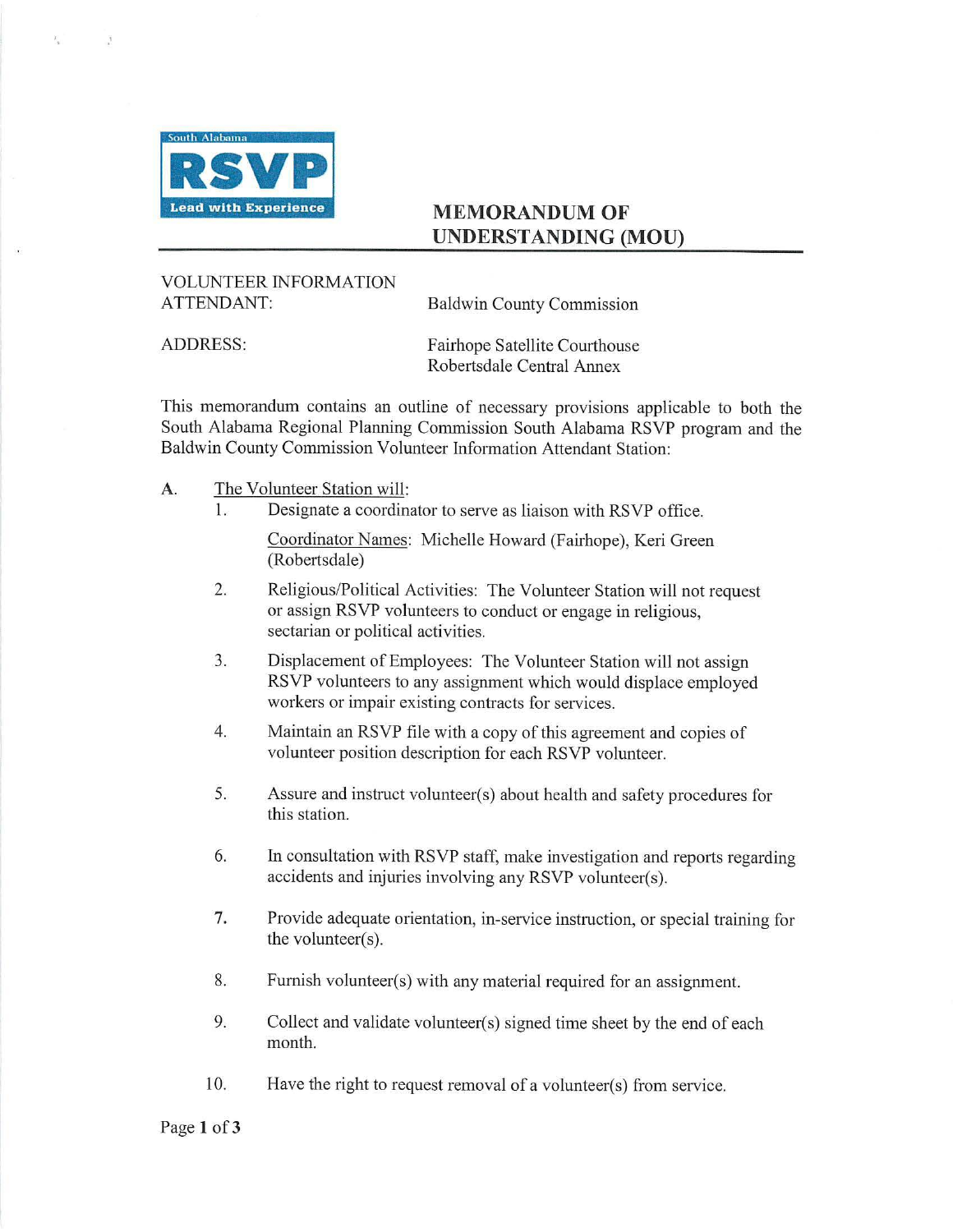- 11. Provide some kind of support for the volunteer(s).
	- a. Recognition (cards, awards, parties, luncheons, etc.)
	- b. Special Parking Area
	- \_\_\_\_\_\_\_ c. Meal

 $\overline{\mathbb{S}}$ 

d. Other

## B. The Retired and Senior Volunteer Program will:

- 1. Provide necessary infonnation to Volunteer Station staff prior to placement of volunteer(s) and at other times as the need arises.
- 2. Review acceptability/accessibility of volunteer(s) assignments and refer interested volunteer(s) to Volunteer Station.
- 3. Furnish time sheets for recording volunteer(s) hours.
- 4. Furnish copies of volunteer position description to Volunteer Station and RSVP file.
- 5. Furnish adequate accident, public and excess automobile liability insurance coverage as required by program policy.
- 6. Regularly confer with Volunteer Station to assess progress and needs of the program and volunteer(s).
- 7. Withdraw volunteer(s) from Volunteer Station upon volunteer(s), Volunteer Station or program request.
- 8. Understand this Memorandum of Understanding is good for one year from date on this form and may be automatically renewed or cancelled upon notice of either party...

## C. Special Provisions

- 1. This memorandum may be amended at any time by the parties.
- 2. A signed copy of the Memorandum of Understanding will be supplied to the appropriate office.
- 3. Neither volunteer(s) nor beneficiaries served will be discriminated against on the basis of handicap regarding employment or volunteer service practices, building/site access for program or the work station programs or activities. No one will be denied opportunities on the basis of sex, color, race, creed, national origin, religious persuasion, marital status or political belief.